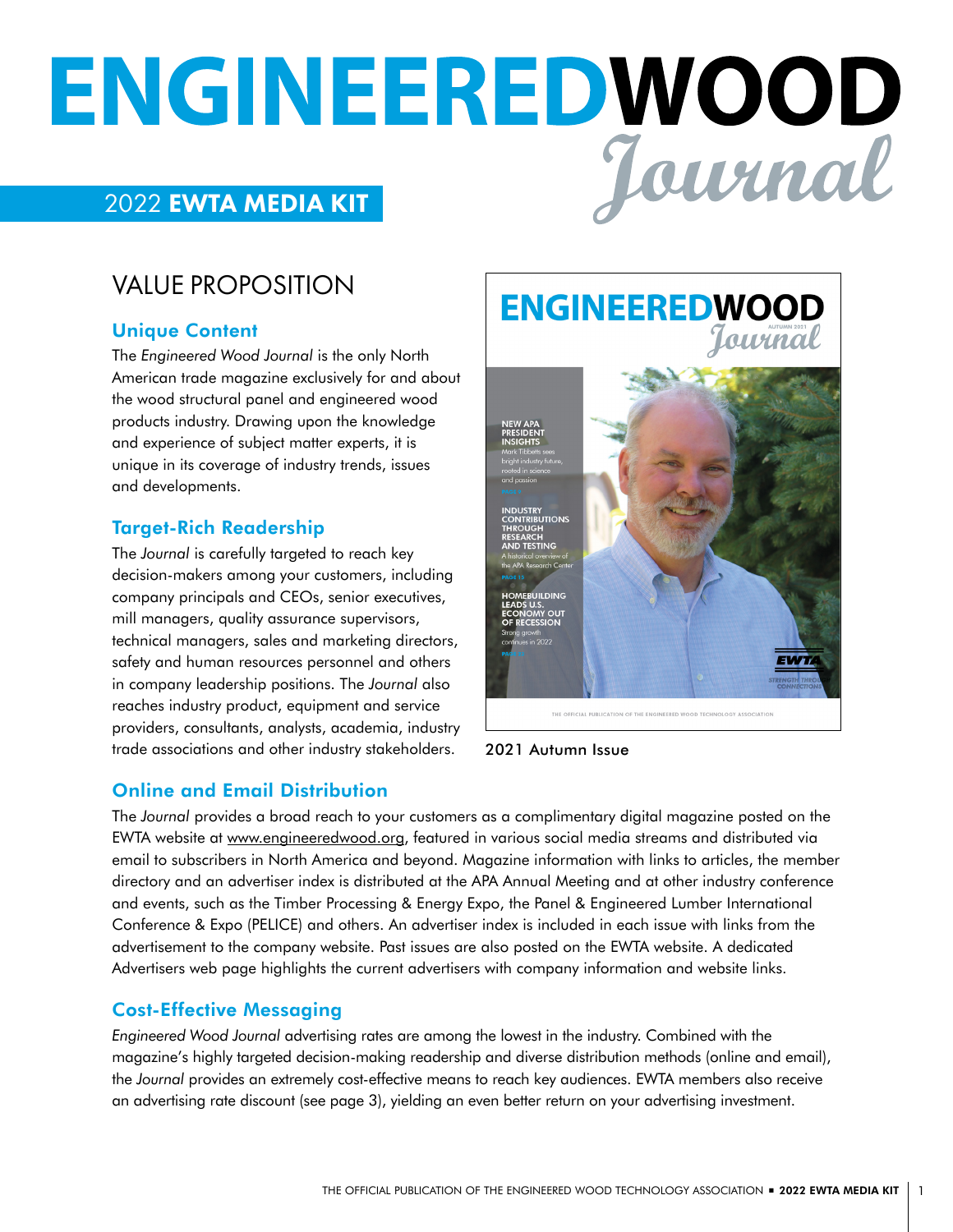#### Helpful Staff

Advertisers work directly with EWTA staff, who are committed to member service rather than profit. They help connect and integrate your advertising with other communication channels such as EWTA membership, Info Fair exhibit or sponsorship, the APA Annual Meeting and other industry networking or information exchange opportunities. With our knowledge and expertise, we can help you make the most of your sales, marketing and messaging investments.

#### Leveraged Investment

*Journal* revenues provide financial support of EWTA networking events, information exchange activities and essential industry research projects. Advertising in the *Journal* thus serves two important purposes—first, helping you reach key buyers among your existing and prospective customers, and second, supporting EWTA and APA programs and activities of benefit to the entire industry.

#### Member Rate Discount

Display advertising rates for members of EWTA are discounted 10%, extending your advertising dollars and improving your return on investment. Combined with all of the other benefits of EWTA membership, the discount provides a powerful economic incentive to join the leading supplier organization of the North American engineered wood products industry.

#### Frequency Rate Discount

Advertisers purchasing space for the same advertisement in both the spring and autumn issues of the *Journal* enjoy a 6% frequency rate discount. See page 3 for both one-time and frequency rates.

#### Complimentary Membership Directory

Website and email links are included, providing the reader quick access to company information. The addition of a logo is optional. (\$130).

### 2022 ADVERTISING AND EDITORIAL DEADLINES

#### SPRING

#### EWTA Membership Directory Issue:

- Editorial Deadline Feb. 14
- Advertising Sales Close Feb. 14
- Advertising Material Due Feb. 21
- **Emailing and Online Posting April**

#### AUTUMN

APA Annual Meeting/Info Fair Issue:

- Editorial Deadline July 29
- Advertising Sales Close July 29
- Advertising Material Due Aug. 5
- **Emailing and Online Posting October**

#### STORIES AND FEATURES RELATED TO:

- Research and Development
- Codes and Standards
- APA Annual Meeting and Info Fair Supplier Exhibition
- **Business Outlook Survey Results**
- EWTA Supplier of the Year Awards Program
- **Quality Assurance Trends**
- Marketing Challenges and **Opportunities**
- **Processing Innovations**
- APA Safety Awards Program
- **EWTA Membership Directory**
- **Technology Developments**
- **Industry Updates**
- **APA and EWTA Member News**
- **Upcoming Industry Events**
- Human Resources Topics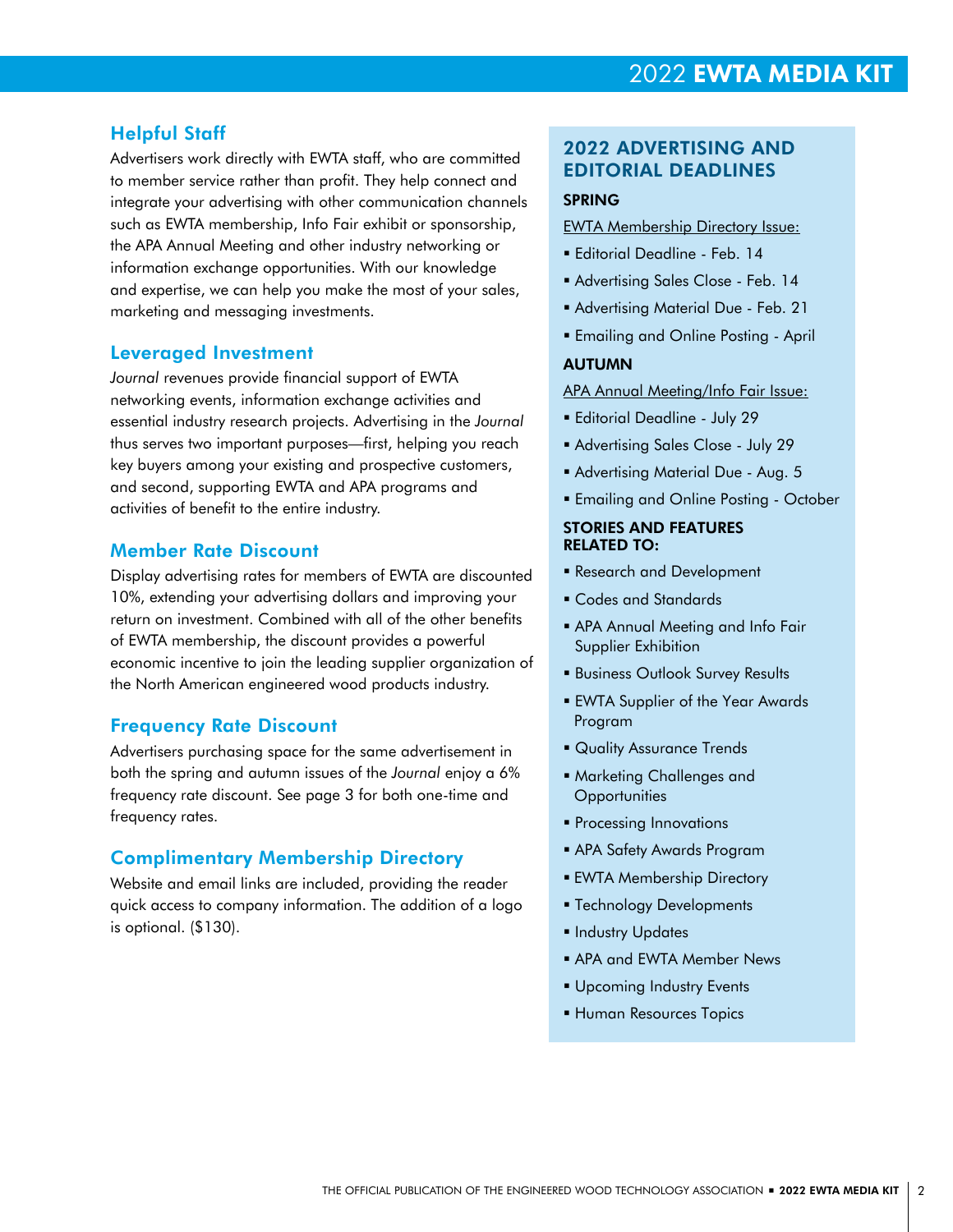#### Products/Services Showcase Ads

The Products/Services Showcase provides a cost-effective way to showcase a new product or service or to simply highlight your company's expertise. The Showcase spot (\$350.00) includes a 75-word-maximum product, service or company description and your company contact information. Include your company logo for an additional \$130. Products/Services Showcase spaces are limited, so reserve your spot early.

#### Advertiser Index Listing

All advertisers are listed in each issue's Advertiser Index. The first listing is at no charge. Additional category listings are \$20 each. The categories are:

- **Consulting & Services**
- **Equipment & Tooling**
- Materials & Supplies

#### NET ADVERTISING RATES

| <b>Full-Color Rates</b><br>$(x = frequency)$ | 1x      | 2x<br>(6% discount) |
|----------------------------------------------|---------|---------------------|
| Double Page Spread                           | \$3,800 | \$3,572             |
| Full Page                                    | \$2,600 | \$2,444             |
| $2/3$ Page                                   | \$2,100 | \$1,974             |
| 1/2 Page Island                              | \$1,800 | \$1,692             |
| 1/2 Page Horizontal                          | \$1,500 | \$1,410             |
| $1/3$ Page                                   | \$1,100 | \$1,034             |
| $1/4$ Page                                   | \$850   | \$799               |

#### PRICING IS PER ISSUE

Members receive an additional 10% discount at checkout.

#### Advertising Sales

To request an Insertion Order/Contract, contact LaDauna Wilson at <u>ladauna.wilson@apawood.org</u> or 253 620-7483.

#### The minimum pixel width requirement for EWTA member logos:

- Platinum banner logo: 4,500 px
- Gold banner logo: 600 px
- EWJ/Directory logo: 600 px
- Digital logo: 300 px



Note: Text placed outside the live area within any full-page or double page spread ads may be cut off. Please keep text within the live area at all times.

#### Double Page Spread Live Area: 15.417" x 9.5"

Full-Page Live Area: 7" x 9.5"